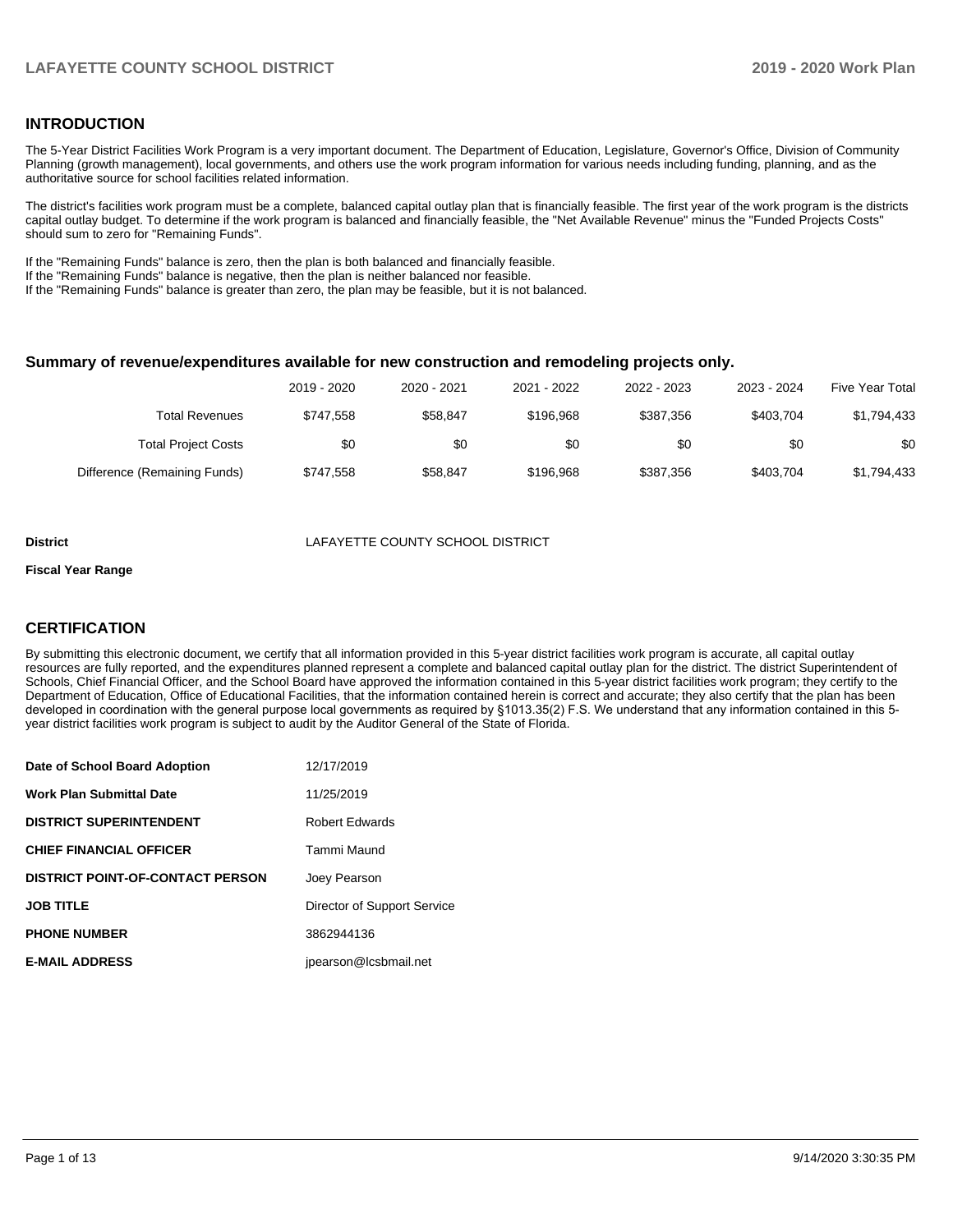# **Expenditures**

### **Expenditure for Maintenance, Repair and Renovation from 1.50-Mills and PECO**

Annually, prior to the adoption of the district school budget, each school board must prepare a tentative district facilities work program that includes a schedule of major repair and renovation projects necessary to maintain the educational and ancillary facilities of the district.

|                                  | Item                                                                                                                                                    | 2019 - 2020<br><b>Actual Budget</b> | 2020 - 2021<br>Projected | 2021 - 2022<br>Projected | 2022 - 2023<br>Projected | 2023 - 2024<br>Projected | <b>Total</b> |  |  |  |
|----------------------------------|---------------------------------------------------------------------------------------------------------------------------------------------------------|-------------------------------------|--------------------------|--------------------------|--------------------------|--------------------------|--------------|--|--|--|
| <b>HVAC</b>                      |                                                                                                                                                         | \$25,000                            | \$25,000                 | \$25,000                 | \$25,000                 | \$25,000                 | \$125,000    |  |  |  |
| Locations:                       | ADULT EDUCATION PROGRAM, LAFAYETTE ELEMENTARY, LAFAYETTE SENIOR HIGH, LAFAYETTE SUPERINTENDENT'S OFFICE                                                 |                                     |                          |                          |                          |                          |              |  |  |  |
| Flooring                         |                                                                                                                                                         | \$6.000                             | \$10,000                 | \$10,000                 | \$10,000                 | \$10,000                 | \$46,000     |  |  |  |
|                                  | Locations: ADULT EDUCATION PROGRAM, LAFAYETTE ELEMENTARY, LAFAYETTE SENIOR HIGH, LAFAYETTE SUPERINTENDENT'S OFFICE                                      |                                     |                          |                          |                          |                          |              |  |  |  |
| Roofing                          |                                                                                                                                                         | \$20,000                            | \$25,000                 | \$25,000                 | \$25,000                 | \$25,000                 | \$120,000    |  |  |  |
| Locations:                       | ADULT EDUCATION PROGRAM, LAFAYETTE ELEMENTARY, LAFAYETTE SENIOR HIGH, LAFAYETTE SUPERINTENDENT'S OFFICE                                                 |                                     |                          |                          |                          |                          |              |  |  |  |
| Safety to Life                   |                                                                                                                                                         | \$7.000                             | \$70,000                 | \$7,000                  | \$7,000                  | \$7,000                  | \$98,000     |  |  |  |
|                                  | Locations: ADULT EDUCATION PROGRAM, LAFAYETTE ELEMENTARY, LAFAYETTE SENIOR HIGH, LAFAYETTE SUPERINTENDENT'S OFFICE,<br><b>TRANSPORTATION DEPARTMENT</b> |                                     |                          |                          |                          |                          |              |  |  |  |
| Fencing                          |                                                                                                                                                         | \$10,000                            | \$5,000                  | \$5,000                  | \$5,000                  | \$5,000                  | \$30,000     |  |  |  |
|                                  | Locations: LAFAYETTE ELEMENTARY, LAFAYETTE SENIOR HIGH                                                                                                  |                                     |                          |                          |                          |                          |              |  |  |  |
| Parking                          |                                                                                                                                                         | \$0                                 | \$0                      | \$0                      | \$0                      | \$0                      | \$0          |  |  |  |
|                                  | Locations: No Locations for this expenditure.                                                                                                           |                                     |                          |                          |                          |                          |              |  |  |  |
| Electrical                       |                                                                                                                                                         | \$0                                 | \$0                      | \$0                      | \$0                      | \$0                      | \$0          |  |  |  |
|                                  | Locations: No Locations for this expenditure.                                                                                                           |                                     |                          |                          |                          |                          |              |  |  |  |
| Fire Alarm                       |                                                                                                                                                         | \$15,000                            | \$7,000                  | \$7,000                  | \$7,000                  | \$7,000                  | \$43,000     |  |  |  |
|                                  | Locations: ADULT EDUCATION PROGRAM, LAFAYETTE ELEMENTARY, LAFAYETTE SENIOR HIGH, LAFAYETTE SUPERINTENDENT'S OFFICE,<br><b>TRANSPORTATION DEPARTMENT</b> |                                     |                          |                          |                          |                          |              |  |  |  |
| Telephone/Intercom System        |                                                                                                                                                         | \$7,000                             | \$5,000                  | \$5,000                  | \$5,000                  | \$5,000                  | \$27,000     |  |  |  |
|                                  | Locations: ADULT EDUCATION PROGRAM, LAFAYETTE ELEMENTARY, LAFAYETTE SENIOR HIGH                                                                         |                                     |                          |                          |                          |                          |              |  |  |  |
| <b>Closed Circuit Television</b> |                                                                                                                                                         | \$0                                 | \$0                      | \$0                      | \$0                      | \$0                      | \$0          |  |  |  |
|                                  | Locations: No Locations for this expenditure.                                                                                                           |                                     |                          |                          |                          |                          |              |  |  |  |
| Paint                            |                                                                                                                                                         | \$10,000                            | \$6.500                  | \$6.500                  | \$6.500                  | \$6.500                  | \$36,000     |  |  |  |
|                                  | Locations: ADULT EDUCATION PROGRAM, LAFAYETTE ELEMENTARY, LAFAYETTE SENIOR HIGH, LAFAYETTE SUPERINTENDENT'S OFFICE                                      |                                     |                          |                          |                          |                          |              |  |  |  |
| Maintenance/Repair               |                                                                                                                                                         | \$40,000                            | \$20,000                 | \$20,000                 | \$20,000                 | \$20,000                 | \$120,000    |  |  |  |
|                                  | Locations: ADULT EDUCATION PROGRAM, LAFAYETTE ELEMENTARY, LAFAYETTE SENIOR HIGH, LAFAYETTE SUPERINTENDENT'S OFFICE                                      |                                     |                          |                          |                          |                          |              |  |  |  |
|                                  | <b>Sub Total:</b>                                                                                                                                       | \$140,000                           | \$173,500                | \$110,500                | \$110,500                | \$110,500                | \$645,000    |  |  |  |

| <b>IPECO Maintenance Expenditures</b> | \$0       | \$0       | \$0       | \$0       | \$0       | \$0       |
|---------------------------------------|-----------|-----------|-----------|-----------|-----------|-----------|
| 1.50 Mill Sub Total:                  | \$140,000 | \$173,500 | \$110,500 | \$110,500 | \$110,500 | \$645,000 |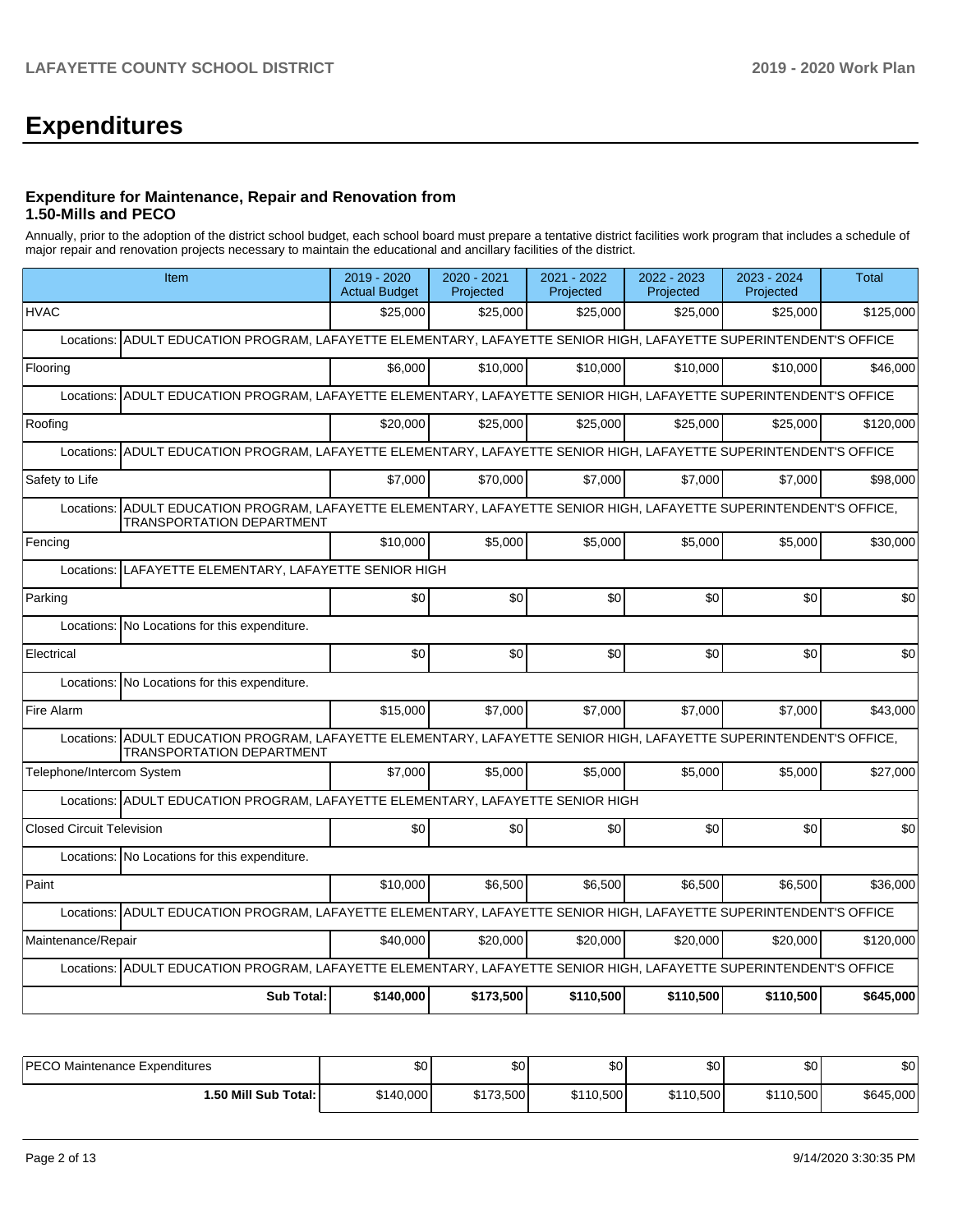No items have been specified.

| Total: | \$140.000 | /3.500'<br>ホィラク | \$110.500 | .0.500<br><b>C440</b> | 10.500 l<br>$\cdots$ | .000<br>\$64' |
|--------|-----------|-----------------|-----------|-----------------------|----------------------|---------------|

#### **Local 1.50 Mill Expenditure For Maintenance, Repair and Renovation**

Anticipated expenditures expected from local funding sources over the years covered by the current work plan.

| Item                                                         | $2019 - 2020$<br><b>Actual Budget</b> | $2020 - 2021$<br>Projected | 2021 - 2022<br>Projected | 2022 - 2023<br>Projected | 2023 - 2024<br>Projected | <b>Total</b> |
|--------------------------------------------------------------|---------------------------------------|----------------------------|--------------------------|--------------------------|--------------------------|--------------|
| Remaining Maint and Repair from 1.5 Mills                    | \$140,000                             | \$173,500                  | \$110,500                | \$110,500                | \$110,500                | \$645,000    |
| Maintenance/Repair Salaries                                  | \$23,230                              | \$50,000                   | \$0                      | \$0                      | \$0                      | \$73,230     |
| <b>School Bus Purchases</b>                                  | \$85,000                              | \$95,000                   | \$84,000                 | \$0                      | \$0                      | \$264,000    |
| <b>Other Vehicle Purchases</b>                               | \$29,000                              | \$0                        | \$0                      | \$0                      | \$0                      | \$29,000     |
| Capital Outlay Equipment                                     | \$20,000                              | \$0                        | \$0                      | \$0                      | \$0                      | \$20,000     |
| Rent/Lease Payments                                          | \$30,000                              | \$0                        | \$0                      | \$0                      | \$0                      | \$30,000     |
| <b>COP Debt Service</b>                                      | \$0                                   | \$0                        | \$0                      | \$0                      | \$0                      | \$0          |
| Rent/Lease Relocatables                                      | \$0                                   | \$0                        | \$0                      | \$0                      | \$0                      | \$0          |
| <b>Environmental Problems</b>                                | \$0                                   | \$0                        | \$0                      | \$0                      | \$0                      | \$0          |
| s.1011.14 Debt Service                                       | \$0                                   | \$0                        | \$0                      | \$0                      | \$0                      | \$0          |
| <b>Special Facilities Construction Account</b>               | \$0                                   | \$0                        | \$0                      | \$0                      | \$0                      | \$0          |
| Premiums for Property Casualty Insurance - 1011.71<br>(4a,b) | \$90,000                              | \$90,000                   | \$90,000                 | \$0                      | \$0                      | \$270,000    |
| Qualified School Construction Bonds (QSCB)                   | \$0                                   | \$0                        | \$0                      | \$0                      | \$0                      | \$0          |
| Qualified Zone Academy Bonds (QZAB)                          | \$0                                   | \$0                        | \$0                      | \$0                      | \$0                      | \$0          |
| <b>Local Expenditure Totals:</b>                             | \$417,230                             | \$408,500                  | \$284,500                | \$110,500                | \$110,500                | \$1,331,230  |

# **Revenue**

#### **1.50 Mill Revenue Source**

Schedule of Estimated Capital Outlay Revenue from each currently approved source which is estimated to be available for expenditures on the projects included in the tentative district facilities work program. All amounts are NET after considering carryover balances, interest earned, new COP's, 1011.14 and 1011.15 loans, etc. Districts cannot use 1.5-Mill funds for salaries except for those explicitly associated with maintenance/repair projects. (1011.71 (5), F.S.)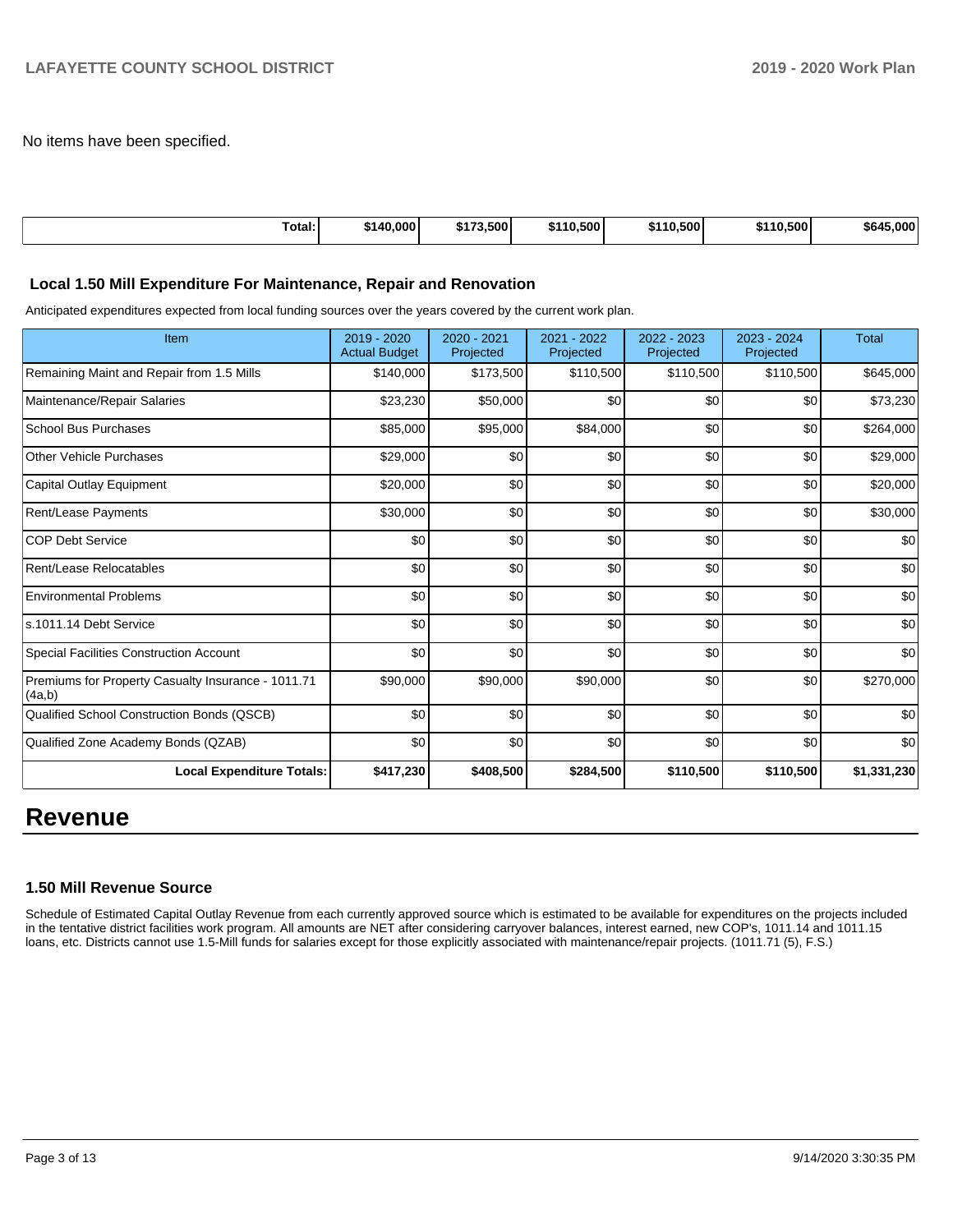# **LAFAYETTE COUNTY SCHOOL DISTRICT 2019 - 2020 Work Plan**

| Item                                                                                | Fund | $2019 - 2020$<br><b>Actual Value</b> | $2020 - 2021$<br>Projected | 2021 - 2022<br>Projected | $2022 - 2023$<br>Projected | $2023 - 2024$<br>Projected | Total           |
|-------------------------------------------------------------------------------------|------|--------------------------------------|----------------------------|--------------------------|----------------------------|----------------------------|-----------------|
| $(1)$ Non-exempt property<br>lassessed valuation                                    |      | \$289,743,075                        | \$298,127,008              | \$307,933,264            | \$319,313,607              | \$330,666,702              | \$1,545,783,656 |
| (2) The Millage projected for<br>discretionary capital outlay per<br>ls.1011.71     |      | 1.50                                 | 1.50                       | 1.50                     | 1.50                       | 1.50                       |                 |
| $(3)$ Full value of the 1.50-Mill<br>discretionary capital outlay per<br>ls.1011.71 |      | \$486,768                            | \$500,853                  | \$517,328                | \$536,447                  | \$555,520                  | \$2,596,916     |
| $(4)$ Value of the portion of the 1.50<br>-Mill ACTUALLY levied                     | 370I | \$417,230                            | \$429,303                  | \$443,424                | \$459,812                  | \$476,160                  | \$2,225,929     |
| $(5)$ Difference of lines $(3)$ and $(4)$                                           |      | \$69,538                             | \$71,550                   | \$73.904                 | \$76,635                   | \$79,360                   | \$370,987       |

# **PECO Revenue Source**

The figure in the row designated "PECO Maintenance" will be subtracted from funds available for new construction because PECO maintenance dollars cannot be used for new construction.

| Item                                 | Fund | 2019 - 2020<br><b>Actual Budget</b> | 2020 - 2021<br>Projected | 2021 - 2022<br>Projected | 2022 - 2023<br>Projected | 2023 - 2024<br>Projected | Total            |
|--------------------------------------|------|-------------------------------------|--------------------------|--------------------------|--------------------------|--------------------------|------------------|
| <b>IPECO New Construction</b>        | 340  | \$0 <sub>1</sub>                    | \$0 <sub>1</sub>         | \$0                      | \$0                      | \$0                      | \$0 <sub>1</sub> |
| <b>PECO Maintenance Expenditures</b> |      | \$0 <sub>1</sub>                    | \$0                      | \$0                      | \$0                      | \$0                      | \$0 <sub>1</sub> |
|                                      |      | \$0                                 | \$0                      | \$0                      | \$0                      | \$0                      | \$0              |

# **CO & DS Revenue Source**

Revenue from Capital Outlay and Debt Service funds.

| Item                                      | Fund  | $2019 - 2020$<br><b>Actual Budget</b> | 2020 - 2021<br>Projected | 2021 - 2022<br>Projected | $2022 - 2023$<br>Projected | $2023 - 2024$<br>Projected | <b>Total</b> |
|-------------------------------------------|-------|---------------------------------------|--------------------------|--------------------------|----------------------------|----------------------------|--------------|
| ICO & DS Cash Flow-through<br>Distributed | 360 l | \$37,307                              | \$37.307                 | \$37.307                 | \$37.307                   | \$37,307                   | \$186.535    |
| ICO & DS Interest on<br>Undistributed CO  | 360   | \$737                                 | \$737                    | \$737                    | \$737                      | \$737                      | \$3,685      |
|                                           |       | \$38,044                              | \$38,044                 | \$38.044                 | \$38,044                   | \$38,044                   | \$190.220    |

### **Fair Share Revenue Source**

Nothing reported for this section. All legally binding commitments for proportionate fair-share mitigation for impacts on public school facilities must be included in the 5-year district work program.

#### **Sales Surtax Referendum**

Specific information about any referendum for a 1-cent or ½-cent surtax referendum during the previous year.

**Did the school district hold a surtax referendum during the past fiscal year 2018 - 2019?**

No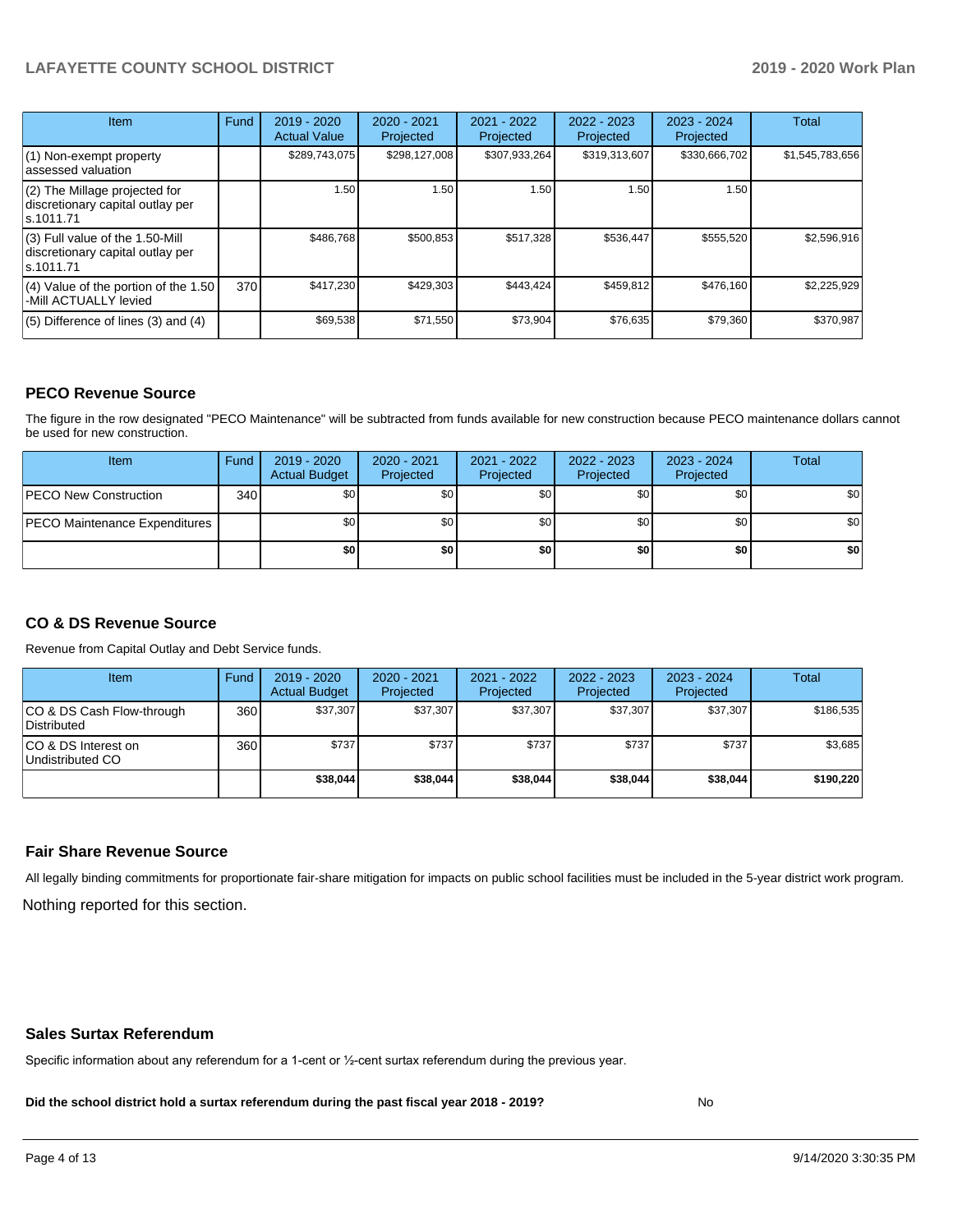# **Additional Revenue Source**

Any additional revenue sources

| Item                                                                                                                      | 2019 - 2020<br><b>Actual Value</b> | 2020 - 2021<br>Projected | 2021 - 2022<br>Projected | 2022 - 2023<br>Projected | 2023 - 2024<br>Projected | <b>Total</b> |
|---------------------------------------------------------------------------------------------------------------------------|------------------------------------|--------------------------|--------------------------|--------------------------|--------------------------|--------------|
| Proceeds from a s.1011.14/15 F.S. Loans                                                                                   | \$0                                | \$0                      | \$0                      | \$0                      | \$0                      | \$0          |
| District Bonds - Voted local bond<br>referendum proceeds per s.9, Art VII<br><b>State Constitution</b>                    | \$0                                | \$0                      | \$0                      | \$0                      | \$0                      | \$0          |
| Proceeds from Special Act Bonds                                                                                           | \$0                                | \$0                      | \$0                      | \$0                      | \$0                      | \$0          |
| Estimated Revenue from CO & DS Bond<br>Sale                                                                               | \$0                                | \$0                      | \$0                      | \$0                      | \$0                      | \$0          |
| Proceeds from Voted Capital<br>Improvements millage                                                                       | \$0                                | \$0                      | \$0                      | \$0                      | \$0                      | \$0          |
| Other Revenue for Other Capital Projects                                                                                  | \$0                                | \$0                      | \$0                      | \$0                      | \$0                      | \$0          |
| Proceeds from 1/2 cent sales surtax<br>authorized by school board                                                         | \$0                                | \$0                      | \$0                      | \$0                      | \$0                      | \$0          |
| Proceeds from local governmental<br>infrastructure sales surtax                                                           | \$0                                | \$0                      | \$0                      | \$0                      | \$0                      | \$0          |
| Proceeds from Certificates of<br>Participation (COP's) Sale                                                               | \$0                                | \$0                      | \$0                      | \$0                      | \$0                      | \$0          |
| Classrooms First Bond proceeds amount<br>authorized in FY 1997-98                                                         | \$0                                | \$0                      | \$0                      | \$0                      | \$0                      | \$0          |
| <b>Classrooms for Kids</b>                                                                                                | \$0                                | \$0                      | \$0                      | \$0                      | \$0                      | \$0          |
| <b>District Equity Recognition</b>                                                                                        | \$0                                | \$0                      | \$0                      | \$0                      | \$0                      | \$0          |
| <b>Federal Grants</b>                                                                                                     | \$0                                | \$0                      | \$0                      | \$0                      | \$0                      | \$0          |
| Proportionate share mitigation (actual<br>cash revenue only, not in kind donations)                                       | \$0                                | \$0                      | \$0                      | \$0                      | \$0                      | \$0          |
| Impact fees received                                                                                                      | \$0                                | \$0                      | \$0                      | \$0                      | \$0                      | \$0          |
| Private donations                                                                                                         | \$0                                | \$0                      | \$0                      | \$0                      | \$0                      | \$0          |
| Grants from local governments or not-for-<br>profit organizations                                                         | \$0                                | \$0                      | \$0                      | \$0                      | \$0                      | \$0          |
| Interest, Including Profit On Investment                                                                                  | \$0                                | \$0                      | \$0                      | \$0                      | \$0                      | \$0          |
| Revenue from Bonds pledging proceeds<br>from 1 cent or 1/2 cent Sales Surtax                                              | \$0                                | \$0                      | \$0                      | \$0                      | \$0                      | \$0          |
| <b>Total Fund Balance Carried Forward</b>                                                                                 | \$709,514                          | \$0                      | \$0                      | \$0                      | \$0                      | \$709,514    |
| General Capital Outlay Obligated Fund<br><b>Balance Carried Forward From Total</b><br><b>Fund Balance Carried Forward</b> | \$0                                | \$0                      | \$0                      | \$0                      | \$0                      | \$0          |
| Special Facilities Construction Account                                                                                   | \$0                                | \$0                      | \$0                      | \$0                      | \$0                      | \$0          |
| One Cent - 1/2 Cent Sales Surtax Debt<br>Service From Total Fund Balance Carried<br>Forward                               | \$0                                | \$0                      | \$0                      | \$0                      | \$0                      | \$0          |
| Capital Outlay Projects Funds Balance<br>Carried Forward From Total Fund<br><b>Balance Carried Forward</b>                | \$0                                | \$0                      | \$0                      | \$0                      | \$0                      | \$0          |
| <b>Subtotal</b>                                                                                                           | \$709,514                          | \$0                      | \$0                      | \$0                      | \$0                      | \$709,514    |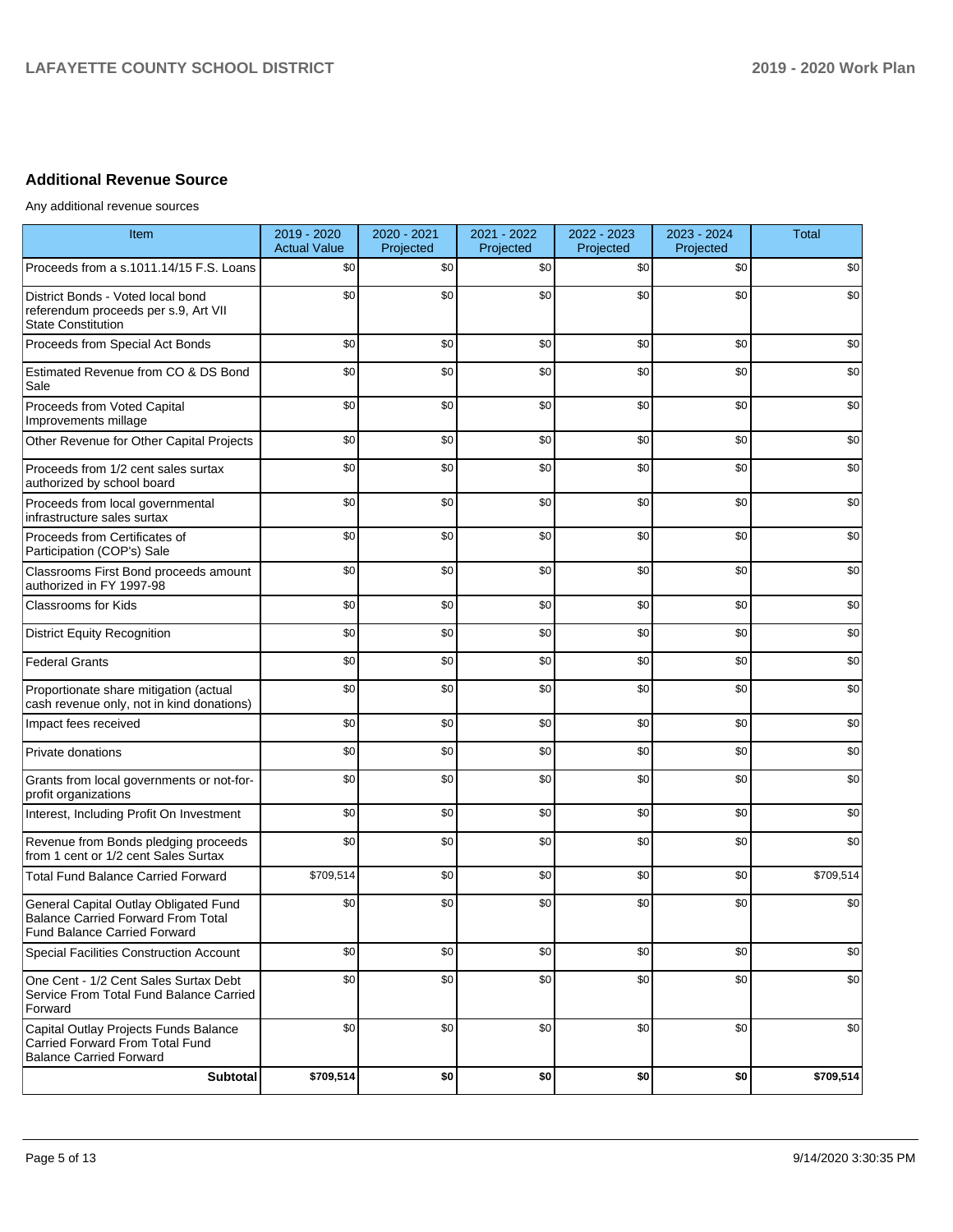# **Total Revenue Summary**

| <b>Item Name</b>                                            | $2019 - 2020$<br><b>Budget</b> | $2020 - 2021$<br>Projected | 2021 - 2022<br>Projected | 2022 - 2023<br>Projected | $2023 - 2024$<br>Projected | <b>Five Year Total</b> |
|-------------------------------------------------------------|--------------------------------|----------------------------|--------------------------|--------------------------|----------------------------|------------------------|
| Local 1.5 Mill Discretionary Capital Outlay<br>l Revenue    | \$417,230                      | \$429.303                  | \$443.424                | \$459,812                | \$476,160                  | \$2,225,929            |
| IPECO and 1.5 Mill Maint and Other 1.5<br>Mill Expenditures | (\$417,230)                    | (\$408,500)                | (\$284.500)              | (\$110,500)              | (\$110,500)                | (\$1,331,230)          |
| <b>IPECO Maintenance Revenue</b>                            | \$0                            | \$0 <sub>1</sub>           | \$0                      | \$0                      | \$0                        | \$0                    |
| <b>Available 1.50 Mill for New</b><br><b>Construction</b>   | \$0                            | \$20,803                   | \$158.924                | \$349.312                | \$365,660                  | \$894,699              |

| <b>Item Name</b>                      | $2019 - 2020$<br><b>Budget</b> | 2020 - 2021<br>Projected | 2021 - 2022<br>Projected | 2022 - 2023<br>Projected | 2023 - 2024<br>Projected | <b>Five Year Total</b> |
|---------------------------------------|--------------------------------|--------------------------|--------------------------|--------------------------|--------------------------|------------------------|
| ICO & DS Revenue                      | \$38,044                       | \$38,044                 | \$38,044                 | \$38,044                 | \$38,044                 | \$190,220              |
| <b>IPECO New Construction Revenue</b> | \$0                            | \$0                      | \$0                      | \$0                      | \$0                      | \$0                    |
| Other/Additional Revenue              | \$709,514                      | \$0                      | \$0                      | \$0                      | \$0                      | \$709,514              |
| <b>Total Additional Revenue</b>       | \$747,558                      | \$38,044                 | \$38,044                 | \$38,044                 | \$38,044                 | \$899,734              |
| <b>Total Available Revenue</b>        | \$747,558                      | \$58,847                 | \$196.968                | \$387,356                | \$403.704                | \$1,794,433            |

# **Project Schedules**

# **Capacity Project Schedules**

A schedule of capital outlay projects necessary to ensure the availability of satisfactory classrooms for the projected student enrollment in K-12 programs.

| <b>Project Description</b>           | Location                  |                                                     | $2019 - 2020$ | 2020 - 2021 | $2021 - 2022$ | 2022 - 2023 | 2023 - 2024 | <b>Total</b> | Funded |
|--------------------------------------|---------------------------|-----------------------------------------------------|---------------|-------------|---------------|-------------|-------------|--------------|--------|
| Project description<br>not specified | Location not<br>specified | Planned<br>Cost:                                    | \$0           | \$0         | \$0           | \$0         | \$0         |              | \$0 No |
|                                      | <b>Student Stations:</b>  |                                                     |               |             |               | 01          |             |              |        |
|                                      | Total Classrooms:         |                                                     |               |             |               |             |             |              |        |
|                                      |                           | Gross Sq Ft:                                        |               |             |               |             |             |              |        |
|                                      |                           |                                                     |               |             |               |             |             |              |        |
|                                      |                           | $\mathbf{m}$ $\mathbf{m}$ $\mathbf{m}$ $\mathbf{m}$ | $\sim$        | $\sim$      | $\sim$        | $\sim$      | $\sim$      | $\sim$       |        |

| <b>Planned Cost:</b>     | \$0 | \$0 | \$0 | \$0 | \$0 | ا 30 |
|--------------------------|-----|-----|-----|-----|-----|------|
| <b>Student Stations:</b> |     |     |     |     |     |      |
| <b>Total Classrooms:</b> |     |     |     |     |     |      |
| Gross Sq Ft:             |     |     |     |     |     |      |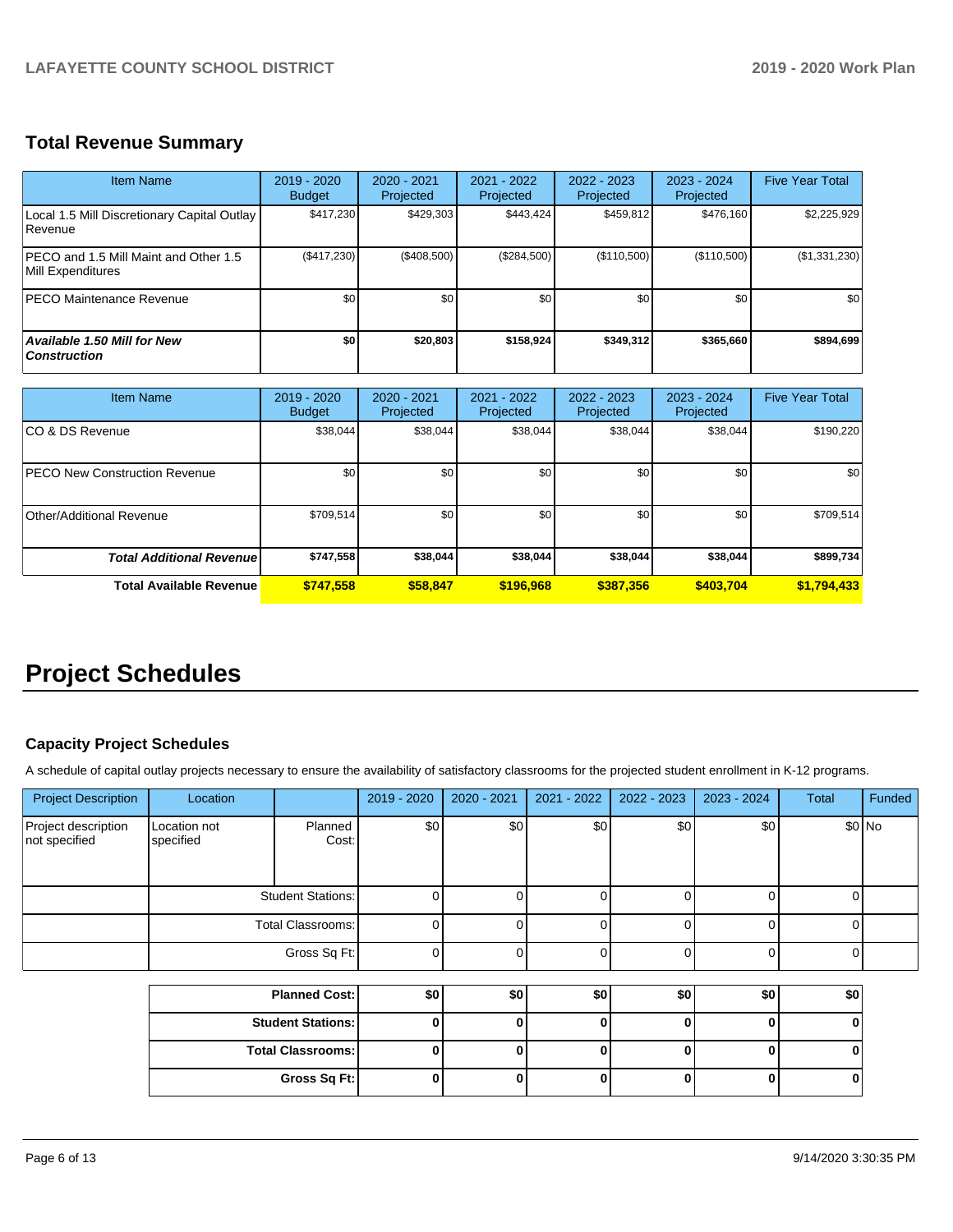#### **Other Project Schedules**

Major renovations, remodeling, and additions of capital outlay projects that do not add capacity to schools.

| <b>Project Description</b>                               | Location                                | 2019 - 2020<br><b>Actual Budget</b> | 2020 - 2021<br>Projected | 2021 - 2022<br>Projected | $2022 - 2023$<br>Projected | $2023 - 2024$<br>Projected | Total        | <b>Funded</b> |
|----------------------------------------------------------|-----------------------------------------|-------------------------------------|--------------------------|--------------------------|----------------------------|----------------------------|--------------|---------------|
| Project description not specified Location not specified |                                         | \$0                                 | <b>\$01</b>              | \$0                      | \$0                        | \$0                        |              | \$0 No        |
| Walkway Canopy Replacement                               | <b>LAFAYETTE</b><br><b>ELEMENTARY</b>   | \$0                                 | \$200,000                | \$0                      | \$0                        | \$0                        | \$200,000 No |               |
| Replace roofing on building 26                           | <b>LAFAYETTE</b><br><b>ELEMENTARY</b>   | \$0 <sub>1</sub>                    | \$0 <sub>1</sub>         | \$150,000                | \$0                        | \$0                        | \$150,000 No |               |
| Sports courts replacement                                | <b>LAFAYETTE</b><br><b>I</b> ELEMENTARY | \$100,000                           | \$0                      | \$0                      | \$0                        | \$0 <sub>1</sub>           | \$100,000 No |               |
| Light pole replacement at<br>Isoftball field             | <b>LAFAYETTE SENIOR</b><br><b>HIGH</b>  | \$20,000                            | \$0 <sub>1</sub>         | \$0 <sub>1</sub>         | \$0                        | \$0                        | \$20,000 No  |               |
|                                                          |                                         | \$120,000                           | \$200,000                | \$150,000                | \$0                        | \$0                        | \$470,000    |               |

#### **Additional Project Schedules**

Any projects that are not identified in the last approved educational plant survey.

Nothing reported for this section.

### **Non Funded Growth Management Project Schedules**

Schedule indicating which projects, due to planned development, that CANNOT be funded from current revenues projected over the next five years.

Nothing reported for this section.

# **Tracking**

# **Capacity Tracking**

| Location                   | $2019 -$<br><b>2020 Satis.</b><br>Stu. Sta. | Actual<br>$2019 -$<br><b>2020 FISH</b><br>Capacity | Actual<br>$2018 -$<br>2019<br><b>COFTE</b> | # Class<br><b>Rooms</b> | Actual<br>Average<br>$2019 -$<br>2020 Class<br><b>Size</b> | Actual<br>$2019 -$<br>2020<br><b>Utilization</b> | <b>New</b><br>Stu.<br>Capacity | <b>New</b><br>Rooms to<br>be<br>Added/Re<br>moved | Projected<br>$2023 -$<br>2024<br><b>COFTE</b> | Projected<br>$2023 -$<br>2024<br><b>Utilization</b> | Projected<br>$2023 -$<br><b>2024 Class</b><br><b>Size</b> |
|----------------------------|---------------------------------------------|----------------------------------------------------|--------------------------------------------|-------------------------|------------------------------------------------------------|--------------------------------------------------|--------------------------------|---------------------------------------------------|-----------------------------------------------|-----------------------------------------------------|-----------------------------------------------------------|
| ILAFAYETTE SENIOR<br>IHIGH | 796 I                                       | 716 <b>1</b>                                       | 579                                        | 35 <sub>1</sub>         | 17 <sup>1</sup>                                            | 81.00 %                                          |                                |                                                   | 520                                           | 73.00 %                                             | 15                                                        |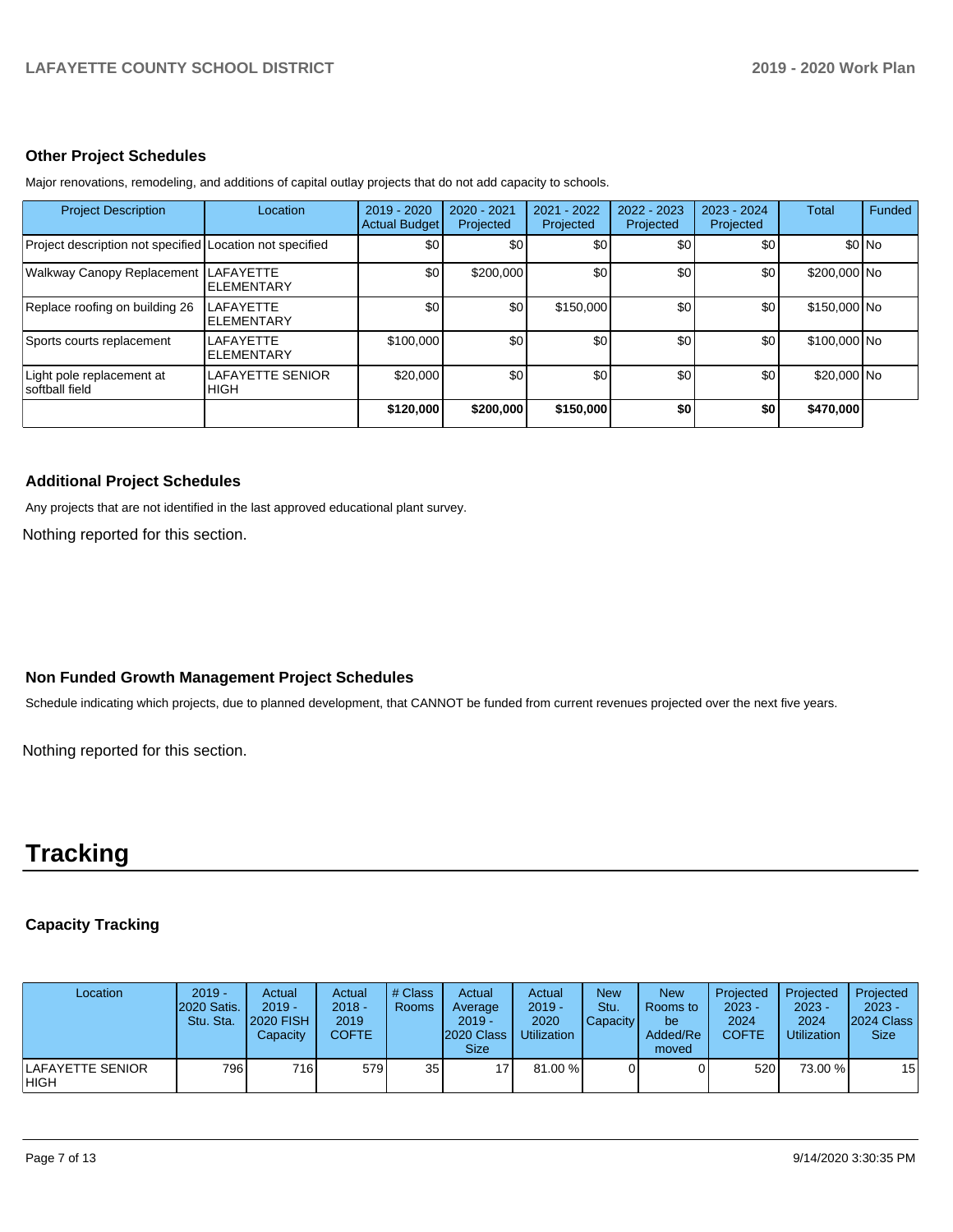# **LAFAYETTE COUNTY SCHOOL DISTRICT 2019 - 2020 Work Plan**

| <b>LAFAYETTE</b><br><b>IELEMENTARY</b>   | 695 <sup>I</sup> | 695                | 561     | 38 <sup>l</sup> | 15 | 81.00 % |  | 520   | 75.00 %   | 14 |
|------------------------------------------|------------------|--------------------|---------|-----------------|----|---------|--|-------|-----------|----|
| <b>ADULT EDUCATION</b><br><b>PROGRAM</b> |                  |                    |         |                 |    | 0.00%   |  |       | $0.00 \%$ | 0  |
|                                          | 1.491 l          | 1.411 <sub>1</sub> | 1.140 l | 731             | 16 | 80.81 % |  | 1.040 | 73.71 %   | 14 |

The COFTE Projected Total (1,040) for 2023 - 2024 must match the Official Forecasted COFTE Total (1,039 ) for 2023 - 2024 before this section can be completed. In the event that the COFTE Projected Total does not match the Official forecasted COFTE, then the Balanced Projected COFTE Table should be used to balance COFTE.

| High (9-12)                     | 300<br>1,039 |  |  |  |  |  |
|---------------------------------|--------------|--|--|--|--|--|
| Middle (4-8)                    | 426          |  |  |  |  |  |
| Elementary (PK-3)               | 314          |  |  |  |  |  |
| Projected COFTE for 2023 - 2024 |              |  |  |  |  |  |

| <b>Grade Level Type</b> | <b>Balanced Projected</b><br>COFTE for 2023 - 2024 |
|-------------------------|----------------------------------------------------|
| Elementary (PK-3)       |                                                    |
| Middle (4-8)            |                                                    |
| High (9-12)             |                                                    |
|                         | 1,040                                              |

# **Relocatable Replacement**

Number of relocatable classrooms clearly identified and scheduled for replacement in the school board adopted financially feasible 5-year district work program.

| Location                               | $2019 - 2020$ | $2020 - 2021$ | $-2022'$<br>2021 | $2022 - 2023$ | $2023 - 2024$ | Year 5 Total |
|----------------------------------------|---------------|---------------|------------------|---------------|---------------|--------------|
| <b>Total Relocatable Replacements:</b> |               |               |                  |               |               |              |

# **Charter Schools Tracking**

Information regarding the use of charter schools.

Nothing reported for this section.

### **Special Purpose Classrooms Tracking**

The number of classrooms that will be used for certain special purposes in the current year, by facility and type of classroom, that the district will, 1), not use for educational purposes, and 2), the co-teaching classrooms that are not open plan classrooms and will be used for educational purposes.

| School | School Type                            | # of Elementary<br>K-3 Classrooms                               | $\#$ of Middle 4-8<br><b>Classrooms</b> | # of High $9-12$<br><b>Classrooms</b> | # of $ESE$<br><b>Classrooms</b> | # of Combo<br><b>Classrooms</b> | Total<br><b>Classrooms</b> |
|--------|----------------------------------------|-----------------------------------------------------------------|-----------------------------------------|---------------------------------------|---------------------------------|---------------------------------|----------------------------|
|        | <b>Total Educational Classrooms: I</b> |                                                                 |                                         |                                       |                                 |                                 | 0                          |
| School | School Type                            | $\sharp$ of Elementary $\sharp$ of Middle 4-8<br>K-3 Classrooms | <b>Classrooms</b>                       | # of High $9-12$<br><b>Classrooms</b> | # of $ESE$<br><b>Classrooms</b> | # of Combo<br><b>Classrooms</b> | Total<br><b>Classrooms</b> |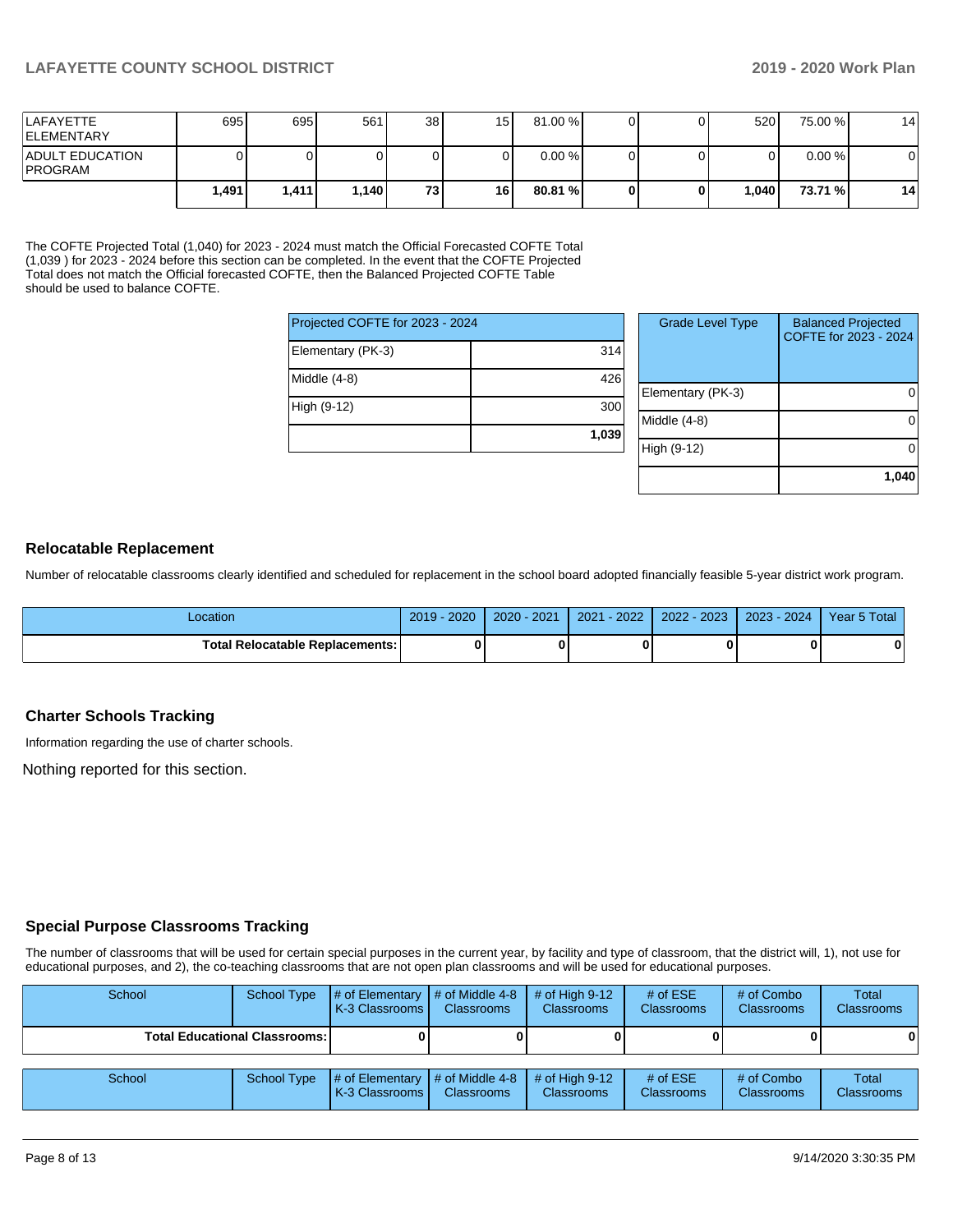|--|--|--|--|--|--|--|

#### **Infrastructure Tracking**

**Necessary offsite infrastructure requirements resulting from expansions or new schools. This section should include infrastructure information related to capacity project schedules and other project schedules (Section 4).** 

NA

**Proposed location of planned facilities, whether those locations are consistent with the comprehensive plans of all affected local governments, and recommendations for infrastructure and other improvements to land adjacent to existing facilities. Provisions of 1013.33(12), (13) and (14) and 1013.36 must be addressed for new facilities planned within the 1st three years of the plan (Section 5).** 

Not Specified

**Consistent with Comp Plan?** No

#### **Net New Classrooms**

The number of classrooms, by grade level and type of construction, that were added during the last fiscal year.

| List the net new classrooms added in the 2018 - 2019 fiscal year.                                                                                       |                              |                                   |                                |                        | List the net new classrooms to be added in the 2019 - 2020 fiscal<br>year. |                        |  |  |  |
|---------------------------------------------------------------------------------------------------------------------------------------------------------|------------------------------|-----------------------------------|--------------------------------|------------------------|----------------------------------------------------------------------------|------------------------|--|--|--|
| "Classrooms" is defined as capacity carrying classrooms that are added to increase<br>capacity to enable the district to meet the Class Size Amendment. |                              |                                   |                                |                        | Totals for fiscal year 2019 - 2020 should match totals in Section 15A.     |                        |  |  |  |
| Location                                                                                                                                                | $2018 - 2019$ #<br>Permanent | $2018 - 2019$ #<br><b>Modular</b> | $2018 - 2019$ #<br>Relocatable | $2018 - 2019$<br>Total | $2019 - 2020$ #<br>Permanent                                               | $2019 - 2020$<br>Total |  |  |  |
| Elementary (PK-3)                                                                                                                                       |                              |                                   |                                |                        |                                                                            |                        |  |  |  |
| Middle (4-8)                                                                                                                                            |                              |                                   |                                |                        |                                                                            |                        |  |  |  |
| High (9-12)                                                                                                                                             |                              |                                   |                                |                        |                                                                            |                        |  |  |  |
|                                                                                                                                                         |                              |                                   |                                |                        |                                                                            |                        |  |  |  |

### **Relocatable Student Stations**

Number of students that will be educated in relocatable units, by school, in the current year, and the projected number of students for each of the years in the workplan.

| <b>Site</b>                                 | $2019 - 2020$ | $2020 - 2021$   | 2021 - 2022 | 2022 - 2023     | $2023 - 2024$ | 5 Year Average |  |
|---------------------------------------------|---------------|-----------------|-------------|-----------------|---------------|----------------|--|
| ILAFAYETTE SENIOR HIGH                      | 25            | 25              | 25          | 25              | 25            | 25             |  |
| LAFAYETTE ELEMENTARY                        | 36            | 36 <sup>1</sup> | 36          | 36 <sub>1</sub> | 36            | 36             |  |
| <b>ADULT EDUCATION PROGRAM</b>              |               |                 |             |                 |               | 0              |  |
|                                             |               |                 |             |                 |               |                |  |
| Totals for LAFAYETTE COUNTY SCHOOL DISTRICT |               |                 |             |                 |               |                |  |
| Total students in relocatables by year.     | 61            |                 | 61          | 61              | 61            | 61             |  |

Total number of COFTE students projected by year. **1,137 1,107 1,089 1,066 1,039 1,088**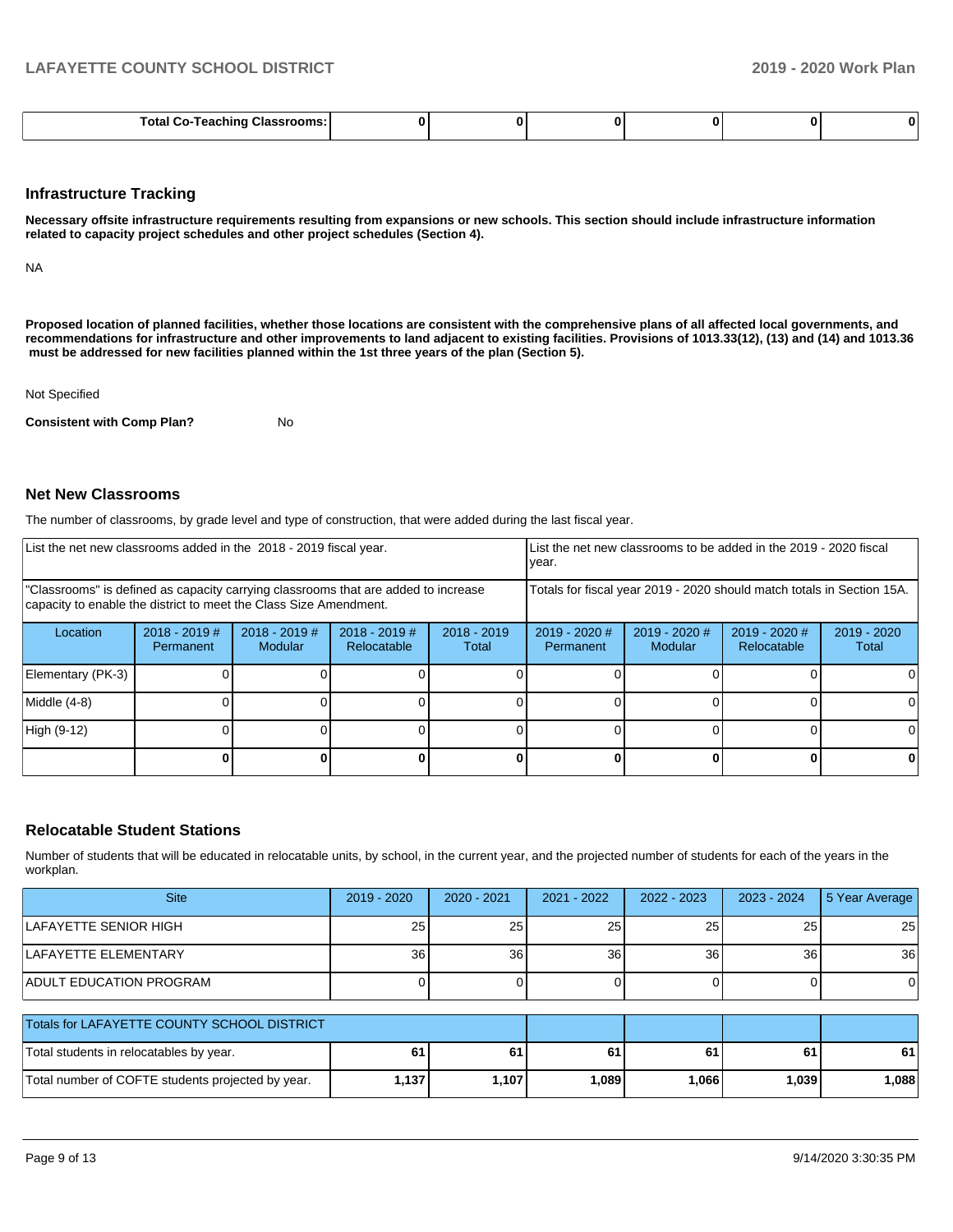| $\overline{\phantom{0}}$<br>l Darcant<br>∵vear.<br>relocatables by | $\mathbf{a}$<br>,,,, | $\sim$<br>70.<br> | . .<br>- | 70 I | . n/<br>7٥ | $\overline{a}$<br>70' |
|--------------------------------------------------------------------|----------------------|-------------------|----------|------|------------|-----------------------|

#### **Leased Facilities Tracking**

Exising leased facilities and plans for the acquisition of leased facilities, including the number of classrooms and student stations, as reported in the educational plant survey, that are planned in that location at the end of the five year workplan.

| Location                       | # of Leased<br>Classrooms 2019 - I<br>2020 | <b>FISH Student</b><br><b>Stations</b> | Owner | # of Leased<br>Classrooms 2023 -<br>2024 | <b>FISH Student</b><br><b>Stations</b> |
|--------------------------------|--------------------------------------------|----------------------------------------|-------|------------------------------------------|----------------------------------------|
| LAFAYETTE SENIOR HIGH          |                                            |                                        |       |                                          | ΩI                                     |
| LAFAYETTE ELEMENTARY           |                                            |                                        |       |                                          | $\Omega$                               |
| <b>ADULT EDUCATION PROGRAM</b> |                                            |                                        |       |                                          | $\Omega$                               |
|                                |                                            |                                        |       |                                          | 0                                      |

# **Failed Standard Relocatable Tracking**

Relocatable units currently reported by school, from FISH, and the number of relocatable units identified as 'Failed Standards'.

Nothing reported for this section.

# **Planning**

#### **Class Size Reduction Planning**

**Plans approved by the school board that reduce the need for permanent student stations such as acceptable school capacity levels, redistricting, busing, year-round schools, charter schools, magnet schools, public-private partnerships, multitrack scheduling, grade level organization, block scheduling, or other alternatives.**

We only have one elementary and one high school so redistricting and busing are not viable options for us. Most of our plans to deal with class size reduction will include permanent student stations.

#### **School Closure Planning**

**Plans for the closure of any school, including plans for disposition of the facility or usage of facility space, and anticipated revenues.** 

No School Closures are planned at this time.

# **Long Range Planning**

### **Ten-Year Maintenance**

District projects and locations regarding the projected need for major renovation, repair, and maintenance projects within the district in years 6-10 beyond the projects plans detailed in the five years covered by the work plan.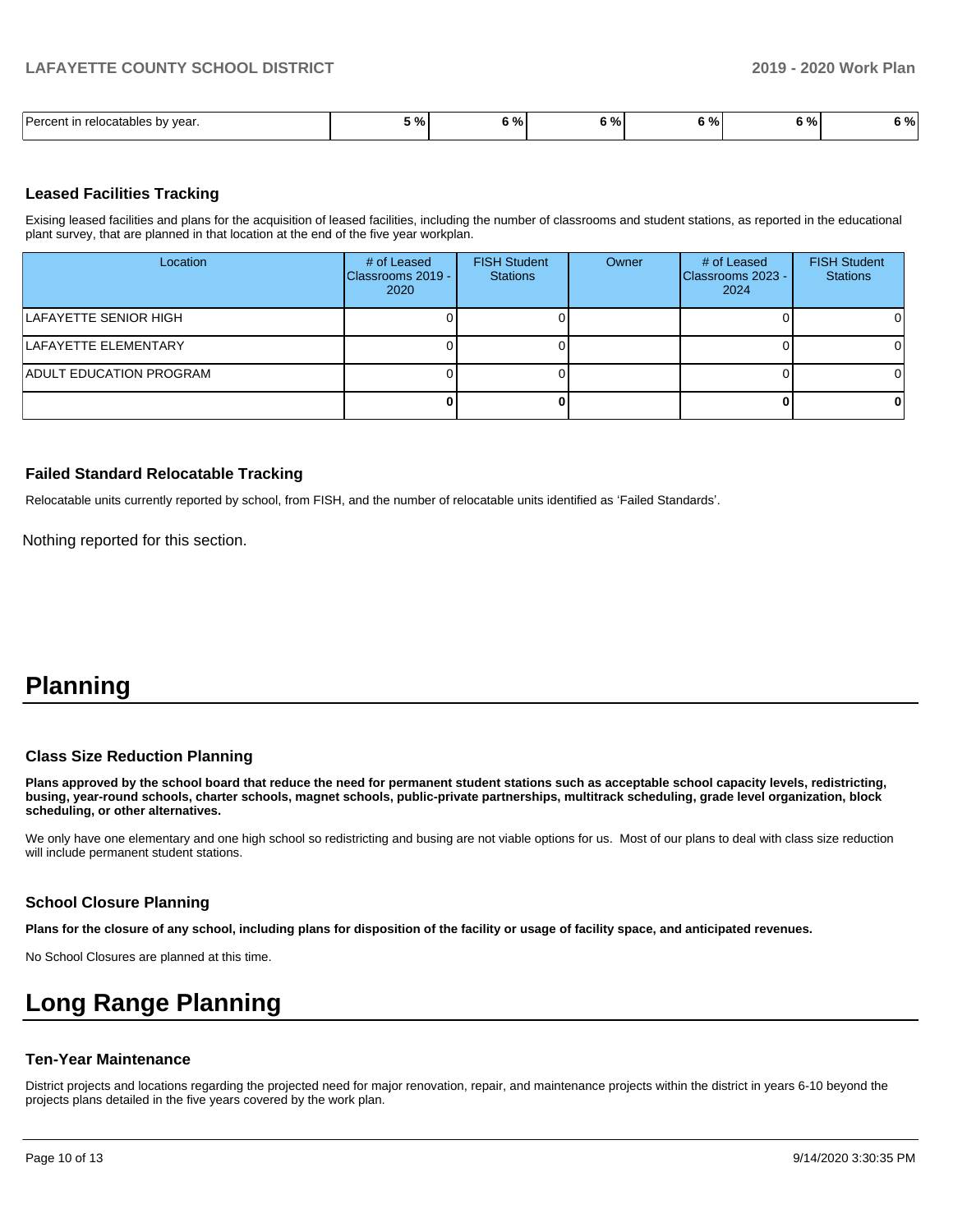Nothing reported for this section.

#### **Ten-Year Capacity**

Schedule of capital outlay projects projected to ensure the availability of satisfactory student stations for the projected student enrollment in K-12 programs for the future 5 years beyond the 5-year district facilities work program.

Nothing reported for this section.

### **Ten-Year Planned Utilization**

Schedule of planned capital outlay projects identifying the standard grade groupings, capacities, and planned utilization rates of future educational facilities of the district for both permanent and relocatable facilities.

| <b>Grade Level Projections</b>   | <b>FISH</b><br>Student<br><b>Stations</b> | <b>Actual 2018 -</b><br><b>2019 FISH</b><br>Capacity | Actual<br>$2018 -$<br>2019<br><b>COFTE</b> | Actual 2018 - 2019<br><b>Utilization</b> | Actual 2019 - 2020 / 2028 - 2029 new<br>Student Capacity to be added/removed | Projected 2028<br><b>2029 COFTE</b> | Projected 2028 -<br>2029 Utilization |
|----------------------------------|-------------------------------------------|------------------------------------------------------|--------------------------------------------|------------------------------------------|------------------------------------------------------------------------------|-------------------------------------|--------------------------------------|
| Elementary - District<br>lTotals | 695                                       | 695                                                  | 561.12                                     | 80.72 %                                  |                                                                              | 520                                 | 74.82 %                              |
| Middle - District Totals         | 796                                       | 716                                                  | 579.14                                     | 80.87%                                   |                                                                              | 520                                 | 72.63%                               |
| High - District Totals           |                                           |                                                      | 0.00                                       | 0.00%                                    |                                                                              |                                     | 0.00%                                |
| Other - ESE, etc                 |                                           |                                                      | 0.00                                       | $0.00 \%$                                |                                                                              |                                     | 0.00%                                |
|                                  | 1,491                                     | 1,411                                                | 1,140.26                                   | 80.81 %                                  |                                                                              | 1,040                               | 73.71 %                              |

**Combination schools are included with the middle schools for student stations, capacity, COFTE and utilization purposes because these facilities all have a 90% utilization factor. Use this space to explain or define the grade groupings for combination schools.** 

No comments to report.

**Ten-Year Infrastructure Planning**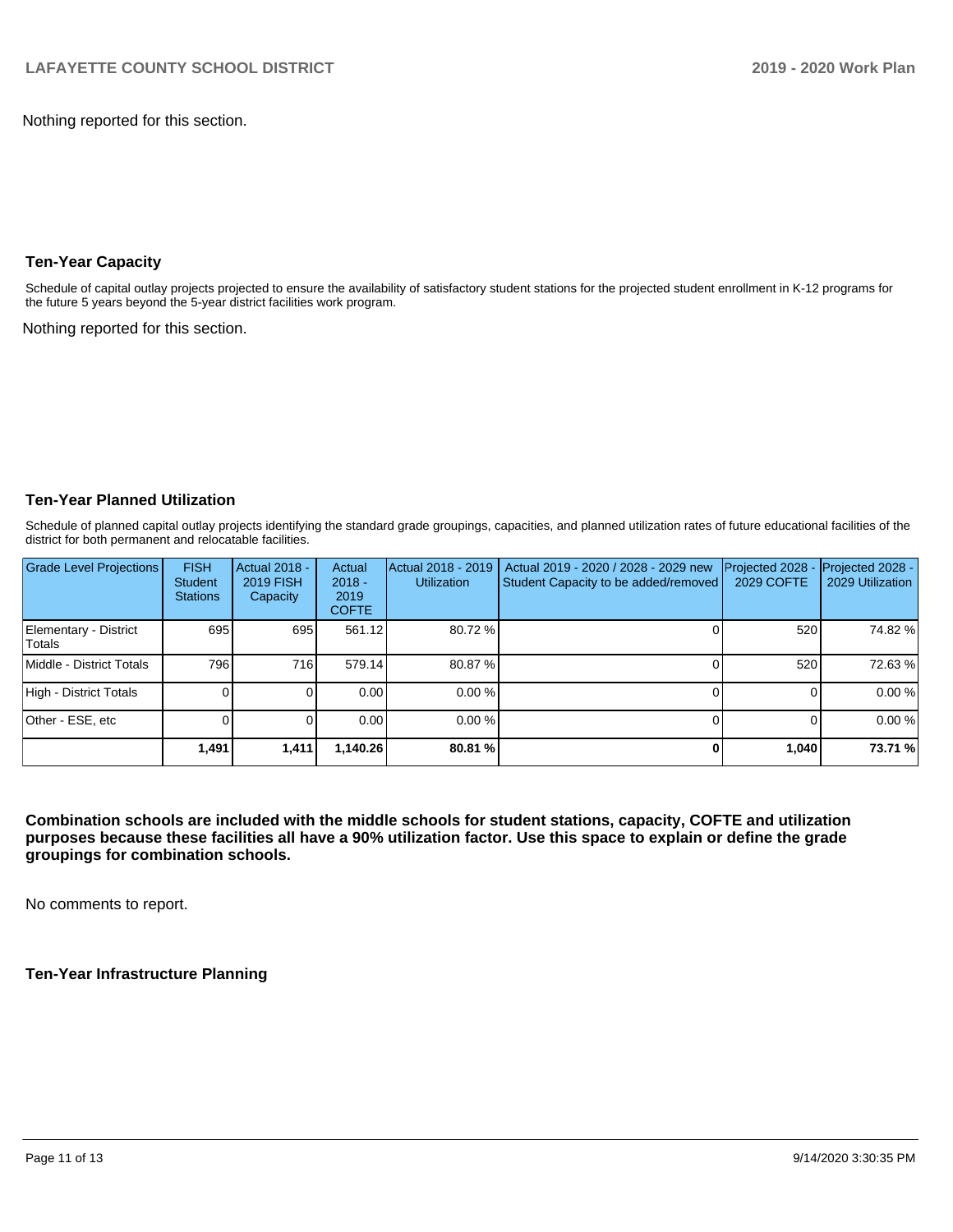#### **Proposed Location of Planned New, Remodeled, or New Additions to Facilities in 06 thru 10 out years (Section 28).**

Nothing reported for this section.

Plans for closure of any school, including plans for disposition of the facility or usage of facility space, and anticipated revenues in the 06 thru 10 out **years (Section 29).**

Nothing reported for this section.

#### **Twenty-Year Maintenance**

District projects and locations regarding the projected need for major renovation, repair, and maintenance projects within the district in years 11-20 beyond the projects plans detailed in the five years covered by the work plan.

Nothing reported for this section.

#### **Twenty-Year Capacity**

Schedule of capital outlay projects projected to ensure the availability of satisfactory student stations for the projected student enrollment in K-12 programs for the future 11-20 years beyond the 5-year district facilities work program.

Nothing reported for this section.

#### **Twenty-Year Planned Utilization**

Schedule of planned capital outlay projects identifying the standard grade groupings, capacities, and planned utilization rates of future educational facilities of the district for both permanent and relocatable facilities.

| <b>Grade Level Projections</b>   | <b>FISH</b><br><b>Student</b><br><b>Stations</b> | <b>Actual 2018 -</b><br><b>2019 FISH</b><br>Capacity | Actual<br>$2018 -$<br>2019<br><b>COFTE</b> | Actual 2018 - 2019<br><b>Utilization</b> | Actual 2019 - 2020 / 2038 - 2039 new<br>Student Capacity to be added/removed | Projected 2038<br><b>2039 COFTE</b> | <b>Projected 2038 -</b><br>2039 Utilization |
|----------------------------------|--------------------------------------------------|------------------------------------------------------|--------------------------------------------|------------------------------------------|------------------------------------------------------------------------------|-------------------------------------|---------------------------------------------|
| Elementary - District<br> Totals | 695                                              | 695                                                  | 561.12                                     | 80.72 %                                  |                                                                              | 600                                 | 86.33 %                                     |
| Middle - District Totals         | 796                                              | 716 <b>I</b>                                         | 579.14                                     | 80.87 %                                  |                                                                              | 600                                 | 83.80 %                                     |
| High - District Totals           |                                                  |                                                      | 0.00                                       | 0.00%                                    |                                                                              |                                     | 0.00%                                       |
| Other - ESE, etc                 |                                                  |                                                      | 0.00                                       | $0.00 \%$                                |                                                                              |                                     | 0.00%                                       |
|                                  | 1,491                                            | 1,411                                                | 1,140.26                                   | 80.81 %                                  |                                                                              | 1,200                               | 85.05 %                                     |